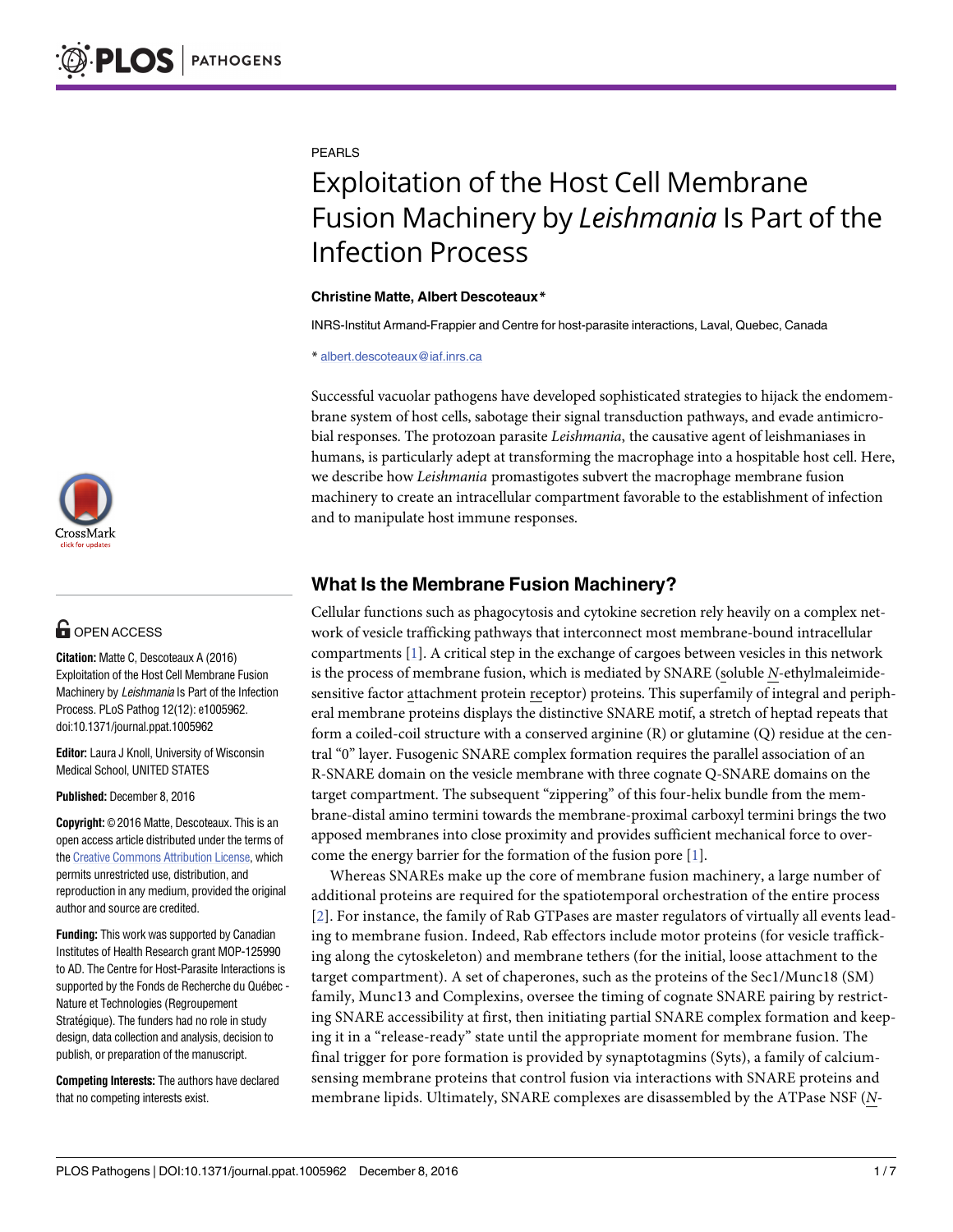<span id="page-1-0"></span>ethylmaleimide-sensitive factor) and the adaptor protein  $\alpha$ -SNAP (soluble NSF attachment protein).

## **What Is the Role of Vesicle Trafficking and Membrane Fusion during the Phagocytic Process?**

Binding and internalization of infective *Leishmania* stages to macrophages involves multiple phagocytic receptors [\[3\]](#page-5-0). Phagocytosis of those large particles requires the expense of a considerable amount of plasma membrane for pseudopod extension around the prey. Various membrane-bound intracellular compartments lend a hand to this process by fusing with the cell surface and rapidly providing endomembrane required for particle engulfment [[4\]](#page-5-0). Focal exocytosis of recycling endosomes, for instance, contributes not only to phagocytosis but also allows for rapid secretion of preformed inflammatory cytokines including TNF and IL-6 [\[5](#page-5-0)]. Fusion of recycling endosomes with the cell surface is mediated by the R-SNARE VAMP3 (vesicle-associated membrane protein 3)  $[1, 4]$  $[1, 4]$  $[1, 4]$  and is regulated by Syt V  $[6]$  $[6]$ . Interestingly, Syt XI also localizes to recycling endosomes and is recruited to nascent phagosomes, but acts as a negative regulator of phagocytosis and cytokine secretion [\[7](#page-5-0)]. Late endosomes and lysosomes assist large particle phagocytosis as well, in a VAMP7- and Syt VII-dependent manner  $[1, 4, 8]$  $[1, 4, 8]$  $[1, 4, 8]$  $[1, 4, 8]$  $[1, 4, 8]$  $[1, 4, 8]$ . Contribution of the endoplasmic reticulum (ER) as a source of endomembrane varies according to the nature of the phagocytosed particle and requires the ER Q-SNARE Stx18 [\[4](#page-5-0), [9\]](#page-5-0).

Upon the completion of particle internalization, the phagosome undergoes a series of "kissand-run" fusion and fission events with vesicles of the endocytic pathway, culminating in the creation of a highly microbicidal and immunologically competent compartment, the phagolysosome. Various components of the membrane fusion machinery participate in the genesis of this organelle, including the endosomal R-SNARE VAMP8 for the recruitment of the NADPH oxidase NOX2 [[10](#page-5-0)], Syt V for the acquisition of the v-ATPase (vesicular proton-ATPase) [[11](#page-5-0)], and the ER R-SNARE Sec22b for the recruitment of ER components required for antigen crosspresentation [[12](#page-5-0)].

## **Do Leishmania Parasites Disrupt the Membrane Fusion Machinery to Tamper with Macrophage Responses?**

Pathogens use a variety of tactics to manipulate membrane fusion and vesicle trafficking to cause disease [\[13\]](#page-5-0). The intracellular bacteria *Chlamydia* and *Legionella*, for instance, produce proteins with SNARE-like motifs that interact with host SNAREs and inhibit SNARE-mediated membrane fusion. The best-known example is the specific cleavage of SNAREs by clostridial neurotoxins, which are potent blockers of neurotransmission in peripheral cholinergic nervous system synapses [[14](#page-5-0)]. *Leishmania* promastigotes use two abundant surface GPIanchored virulence factors to interfere with vesicle trafficking and fusion: GP63 (glycoprotein 63), a zinc-dependent metalloprotease, and LPG (lipophosphoglycan), a polymer of repeating  $Gal<sub>B1.4</sub>Man<sub>α1</sub>-PO<sub>4</sub>$  units. Upon internalization of the parasites, GP63 and LPG are rapidly redistributed throughout infected cells ([Fig](#page-2-0) 1). Akin to the clostridial neurotoxins, GP63 cleaves components of the host cell membrane fusion machinery, including VAMP3, VAMP8, and Syt XI [\(Table](#page-3-0) 1) [[10,](#page-5-0) [15\]](#page-5-0). The consequences of these cleavage events are diverse. In macrophages and dendritic cells, processing of exogenous antigens for crosspresentation on MHC I molecules is controlled by the NADPH oxidase NOX2: phagosome oxidation prevents excessive acidification and destruction of peptides destined for recognition by T cells [[16](#page-5-0)]. Since VAMP8 is involved in the recruitment of NOX2 to phagosomes, GP63-mediated cleavage of VAMP8 results in increased phagosomal proteolytic activity, ensuing in defective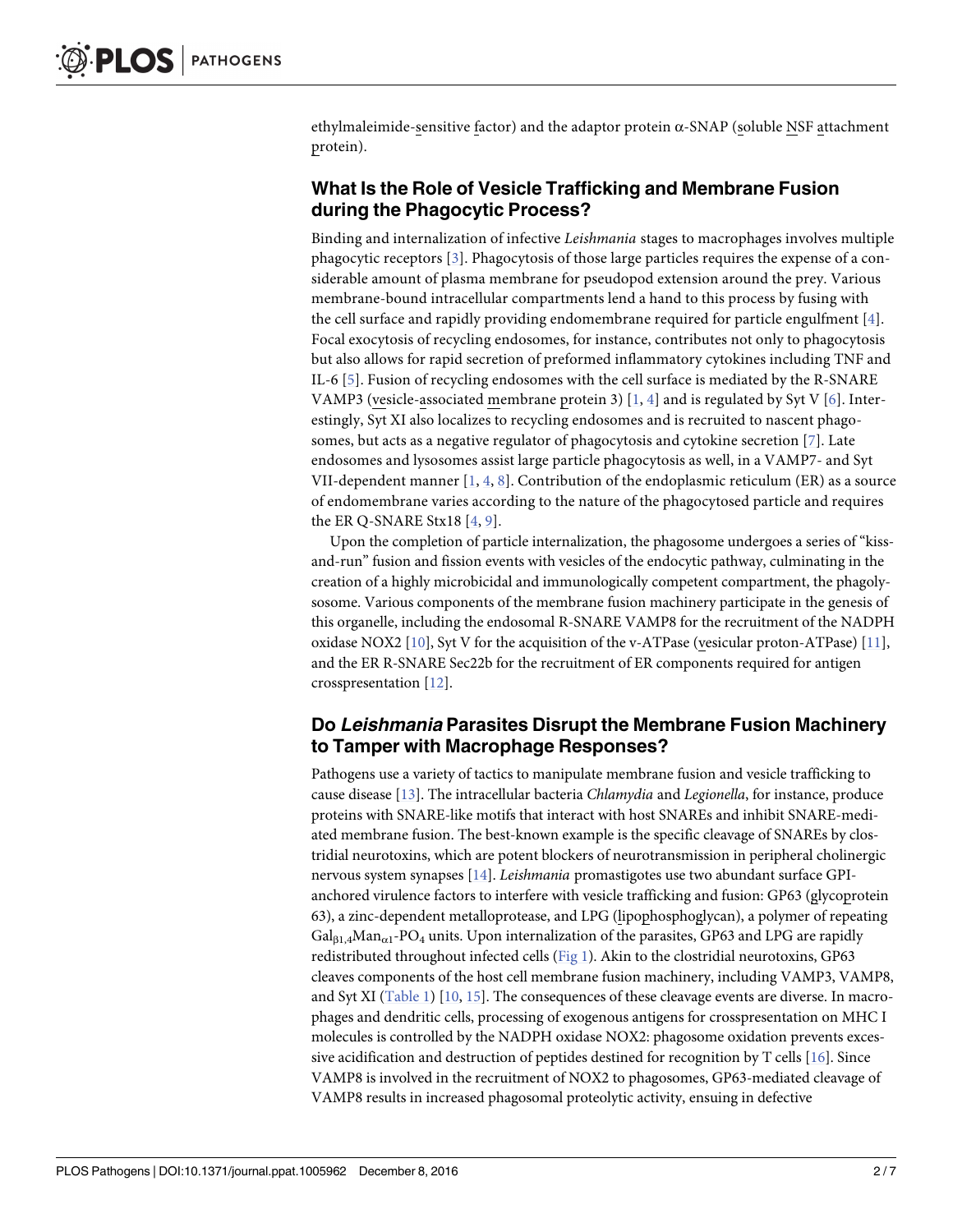<span id="page-2-0"></span>

[Fig](#page-1-0) 1. Distribution of L. major virulence factors LPG and GP63 across an infected macrophage. Murine primary macrophages were infected for 6 h with L. major promastigotes, fixed and stained for confocal immunofluorescence microscopy using DAPI (DNA, blue) and antibodies against LPG (red) and GP63 (green). Arrowheads point to parasite nuclei. Scale bar = 5 μm.

doi:10.1371/journal.ppat.1005962.g001

crosspresentation of *Leishmania* antigens to T cells [\[10\]](#page-5-0). In parallel, during a noncanonical autophagic process referred to as LC3-associated phagocytosis (LAP), NOX2-mediated phagosomal oxidation promotes the recruitment of the autophagy-related protein LC3 to a subset of phagosomes. Several roles have been attributed to LAP, including increased phagosomal microbicidal activity and enhanced antigen presentation on MHC II molecules [[17](#page-5-0)]. By cleaving VAMP8 and preventing phagosomal recruitment of NOX2, GP63 allows *Leishmania*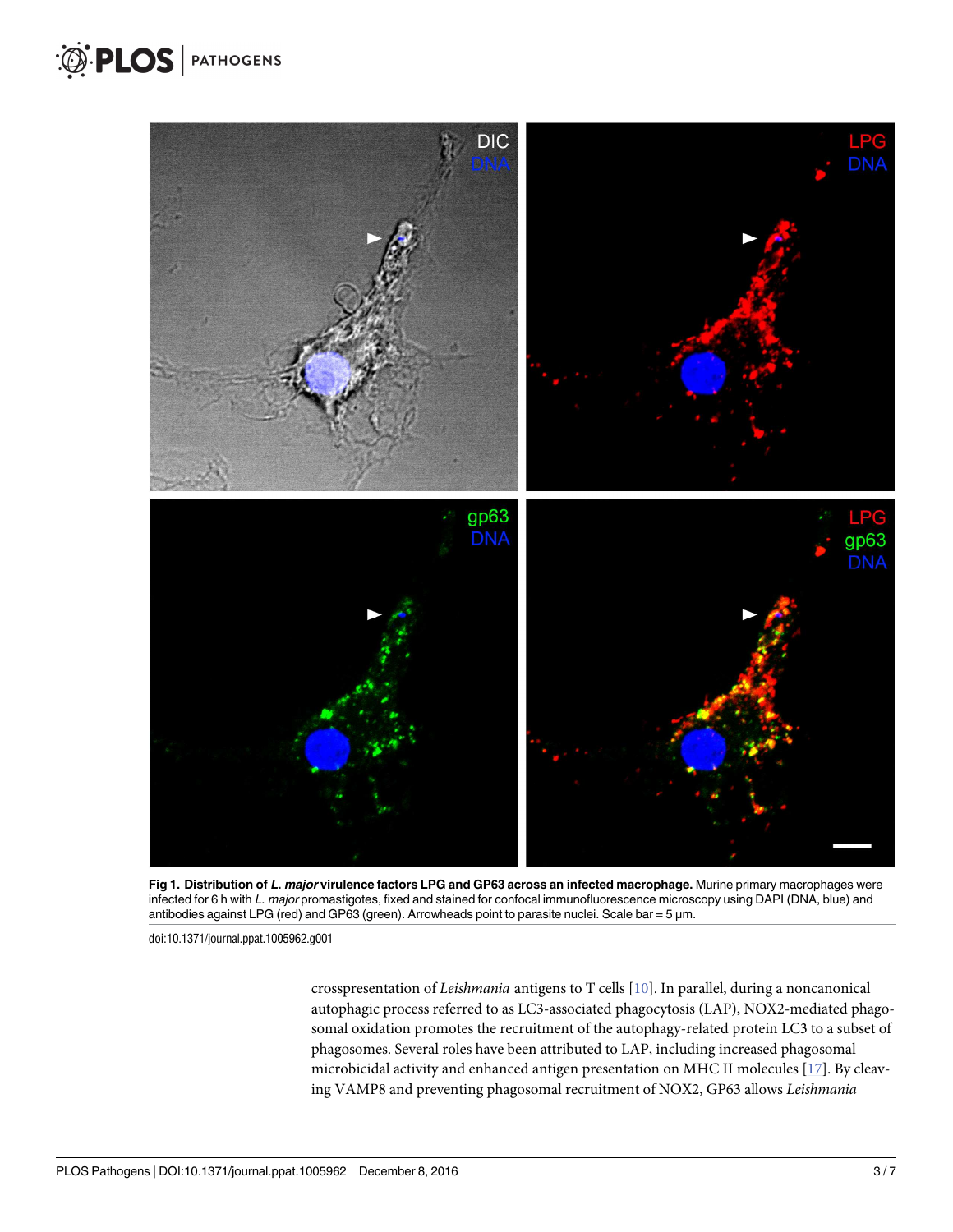| <b>Targeted host</b><br>protein | <b>Subcellular localization</b>        | <b>Functions</b>                                             | <b>Modification</b>             | <b>Parasite factor</b><br>involved | Ref.   |
|---------------------------------|----------------------------------------|--------------------------------------------------------------|---------------------------------|------------------------------------|--------|
| VAMP3                           | Recycling endosomes                    | Focal exocytosis of recycling endosomes                      | Proteolyic cleavage             | GP63                               | $[10]$ |
|                                 |                                        | Cytokine secretion                                           |                                 |                                    |        |
| VAMP8                           | Late endosomes and<br><i>lysosomes</i> | <b>Recruitment of NOX2</b>                                   | Proteolyic cleavage             | GP63                               | [10,   |
|                                 |                                        | Crosspresentation                                            |                                 |                                    | 18     |
|                                 |                                        | LC3-associated phagocytosis                                  |                                 |                                    |        |
| Syt V                           | Recycling endosomes                    | Focal exocytosis of recycling endosomes                      | Exclusion from the<br>phagosome | <b>LPG</b>                         | $[11]$ |
|                                 |                                        | <b>Recruitment of vATPase</b>                                |                                 |                                    |        |
| Syt XI                          | Recycling endosomes                    | Negative regulator of cytokine secretion and<br>phagocytosis | Proteolyic cleavage             | GP63                               | $[15]$ |

<span id="page-3-0"></span>[Table](#page-1-0) 1. Components of the host cell membrane fusion machinery targeted by Leishmania parasites. Subcellular localization and function in macrophages of each host protein are indicated.

doi:10.1371/journal.ppat.1005962.t001

*major* promastigotes to evade LAP [[18](#page-5-0)], possibly contributing to the impairment of phagosome maturation and further inhibiting antigen presentation to T cells. Consistent with the role of Syt XI as a negative regulator of cytokine secretion, cleavage of this endosomal protein by GP63 from *L*. *major* promastigotes increases the postinfection release of TNF and IL-6 [\[15\]](#page-5-0). These proinflammatory cytokines are responsible for the augmentation of neutrophil and inflammatory monocyte influx to the parasite inoculation site, which contributes to the spread and maintenance of infection.

Insertion of LPG into host cell lipid microdomains causes remodeling of the phagosome and delays its maturation into a highly microbicidal phagolysosome, as a result of reduced fusogenicity towards late endosomes and lysosomes [\[19\]](#page-5-0). The current model of LPG-mediated phagosome remodeling is that LPG disrupts membrane lipid microdomains and thereby interferes with the clustering of host molecules at these sites [\[19\]](#page-5-0). For instance, SNAREs and other members of the membrane fusion machinery are typically concentrated in cholesterol-rich membrane rafts [[1\]](#page-5-0). Therefore, one consequence of LPG-mediated microdomain disorganization is the exclusion of Syt V from the phagosome (Table 1). This, in turn, abrogates v-ATPase recruitment and impedes phagosome acidification [[11](#page-5-0)].

Aside from GP63-mediated cleavage and LPG-induced phagosomal exclusion of SNAREs and Syts, *Leishmania* parasites also target components of the membrane fusion machinery at the transcriptional level. Infection of human macrophages with *L*. *major* or *L*. *amazonensis* leads to the up-regulation of Syt II, VI, and VIII [[20](#page-5-0)]. The underlying mechanism, including the parasite factors and/or host proteins involved, and the repercussions on PV (parasitophorous vacuole) formation and infection outcome have yet to be uncovered. Of note, the genome of *L*. *major* encodes a repertoire of 27 putative SNARE proteins, which can be segregated into R-SNAREs and Q-SNAREs based on the classification system used for other organisms. Most of these proteins display the expected structural characteristics of functional SNAREs, while a few show peculiarities. For instance, four proteins lack a predicted transmembrane domain or GPI-anchor, and only two out of the four possess potential lipidation sites for attachment to membranes [[21](#page-6-0)]. Whether any of these 27 putative SNAREs play a role in the manipulation of host cell fusion events by *Leishmania* parasites is unknown.

#### **Do Leishmania Parasites Promote Vesicle Fusion to Drive PV Formation?**

Old World *Leishmania* species (*L*. *major*, *L*. *donovani*, and *L*. *tropica*) reside in small, tight-fitting PVs that undergo fission shortly after parasite replication, therefore rarely containing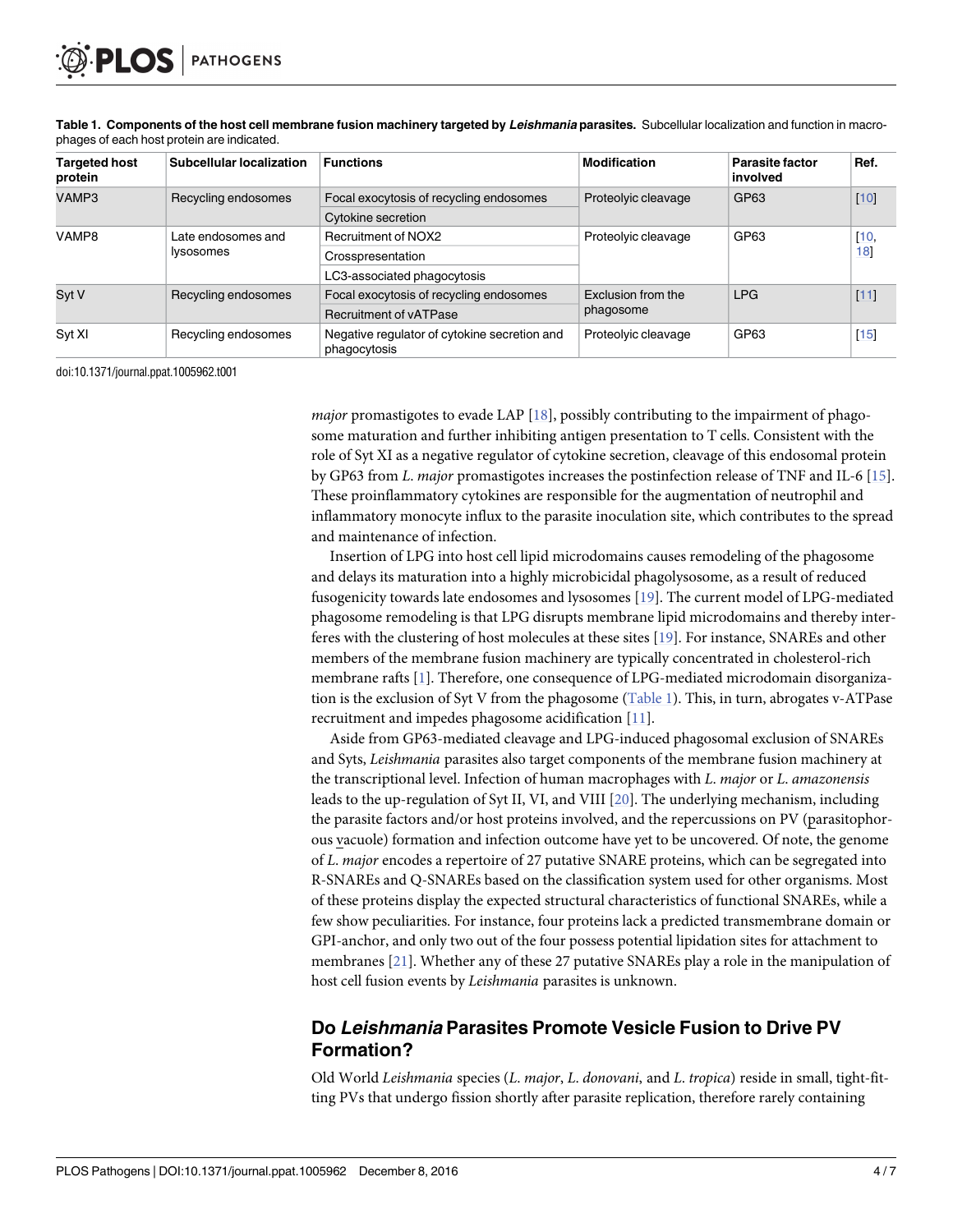<span id="page-4-0"></span>

**Fig 2. Two communal vacuoles undergoing homotypic fusion.** Murine primary macrophages were infected for three days with carboxyfluorescein succinimidyl ester (CFSE)-stained L. amazonensis parasites (green) and then monitored every two minutes by live-cell imaging. Arrowheads point to the septum between two parasitophorous vacuoles throughout the fusion process. Scale bar =  $5 \mu m$ .

doi:10.1371/journal.ppat.1005962.g002

more than a single amastigote. On the other hand, the establishment of a successful infection by New World species (*L*. *mexicana*, *L*. *amazonensis*, and *L*. *pifanoi*) requires the formation of spacious, communal vacuoles that can harbour numerous parasites. Our understanding of the mechanisms allowing the development of individual versus communal PVs is very limited. Both types of PVs continuously interact with the host cell reservoir of acidic [\[22\]](#page-6-0) and ERderived vesicles [\[23\]](#page-6-0), most likely to accommodate for the high membrane demand. Biogenesis of large communal PVs involves homotypic fusion between smaller PVs (Fig 2) [[22](#page-6-0)], which may rely on the hijacking of specific components of the membrane fusion machinery. In support of this model, targeting the ERGIC (ER-Golgi intermediate compartment) Q-SNARE Stx5 or the ER R-SNARE Sec22b and its cognate Q-SNARE partners Stx18 and D12 restricts the expansion of *L*. *amazonensis* PVs and is detrimental to parasite replication [[24](#page-6-0)]. Whether the molecular basis for this fundamental difference in the lifestyle of these two groups of *Leishmania* is related to differential expression or activity of virulence factors such as GP63 that directly target specific components of the host cell machinery remains to be investigated.

#### **Conclusion**

As our understanding of the function of membrane fusion mediators deepens, we are able to get a better insight into the challenges faced by *Leishmania* parasites upon entry into host cells and, in parallel, the mechanisms of parasite virulence and pathogenesis. Conversely, *Leishmania* represents a superb tool for the identification of novel roles for the membrane fusion machinery in macrophages, by investigating the functional consequences of host protein cleavage or intracellular redistribution on cell and immune functions. Components of the membrane fusion machinery might emerge as targets for novel therapeutic interventions in infectious and inflammatory diseases.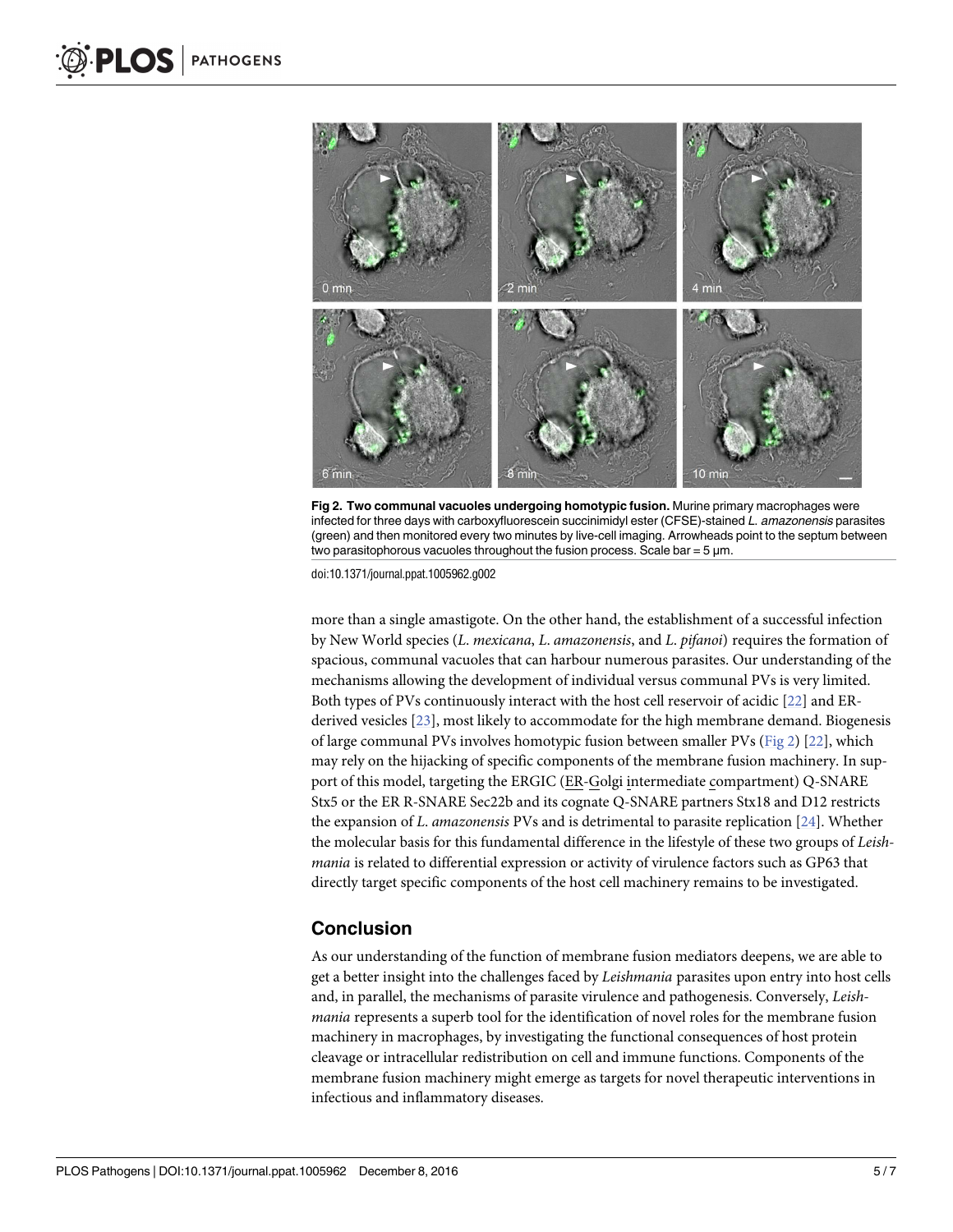#### <span id="page-5-0"></span>**References**

- **[1](#page-0-0).** Stow JL, Manderson AP, Murray RZ. SNAREing immunity: the role of SNAREs in the immune system. Nature reviews Immunology. 2006; 6(12):919–29. Epub 2006/11/25. doi: [10.1038/nri1980](http://dx.doi.org/10.1038/nri1980) PMID: [17124513](http://www.ncbi.nlm.nih.gov/pubmed/17124513)
- **[2](#page-0-0).** Malsam J, Kreye S, Sollner TH. Membrane fusion: SNAREs and regulation. Cellular and molecular life sciences: CMLS. 2008; 65(18):2814–32. Epub 2008/08/30. doi: [10.1007/s00018-008-8352-3](http://dx.doi.org/10.1007/s00018-008-8352-3) PMID: [18726177](http://www.ncbi.nlm.nih.gov/pubmed/18726177)
- **[3](#page-1-0).** Ueno N, Wilson ME. Receptor-mediated phagocytosis of Leishmania: implications for intracellular survival. Trends in parasitology. 2012; 28(8):335–44. Epub 2012/06/26. doi: [10.1016/j.pt.2012.05.002](http://dx.doi.org/10.1016/j.pt.2012.05.002) PMID: [22726697](http://www.ncbi.nlm.nih.gov/pubmed/22726697)
- **[4](#page-1-0).** Huynh KK, Kay JG, Stow JL, Grinstein S. Fusion, fission, and secretion during phagocytosis. Physiology (Bethesda). 2007; 22:366–72. Epub 2007/12/13.
- **[5](#page-1-0).** Murray RZ, Stow JL. Cytokine Secretion in Macrophages: SNAREs, Rabs, and Membrane Trafficking. Frontiers in immunology. 2014; 5:538. Epub 2014/11/12. doi: [10.3389/fimmu.2014.00538](http://dx.doi.org/10.3389/fimmu.2014.00538) PMID: [25386181](http://www.ncbi.nlm.nih.gov/pubmed/25386181)
- **[6](#page-1-0).** Vinet AF, Fukuda M, Descoteaux A. The exocytosis regulator synaptotagmin V controls phagocytosis in macrophages. J Immunol. 2008; 181(8):5289–95. Epub 2008/10/04. PMID: [18832684](http://www.ncbi.nlm.nih.gov/pubmed/18832684)
- **[7](#page-1-0).** Arango Duque G, Fukuda M, Descoteaux A. Synaptotagmin XI regulates phagocytosis and cytokine secretion in macrophages. J Immunol. 2013; 190(4):1737–45. Epub 2013/01/11. doi: [10.4049/](http://dx.doi.org/10.4049/jimmunol.1202500) [jimmunol.1202500](http://dx.doi.org/10.4049/jimmunol.1202500) PMID: [23303671](http://www.ncbi.nlm.nih.gov/pubmed/23303671)
- **[8](#page-1-0).** Czibener C, Sherer NM, Becker SM, Pypaert M, Hui E, Chapman ER, et al. Ca2+ and synaptotagmin VII-dependent delivery of lysosomal membrane to nascent phagosomes. The Journal of cell biology. 2006; 174(7):997–1007. Epub 2006/09/20. doi: [10.1083/jcb.200605004](http://dx.doi.org/10.1083/jcb.200605004) PMID: [16982801](http://www.ncbi.nlm.nih.gov/pubmed/16982801)
- **[9](#page-1-0).** Braun V, Niedergang F. Linking exocytosis and endocytosis during phagocytosis. Biology of the cell / under the auspices of the European Cell Biology Organization. 2006; 98(3):195–201. Epub 2006/02/17.
- **[10](#page-1-0).** Matheoud D, Moradin N, Bellemare-Pelletier A, Shio MT, Hong WJ, Olivier M, et al. Leishmania evades host immunity by inhibiting antigen cross-presentation through direct cleavage of the SNARE VAMP8. Cell host & microbe. 2013; 14(1):15–25. Epub 2013/07/23.
- **[11](#page-1-0).** Vinet AF, Fukuda M, Turco SJ, Descoteaux A. The Leishmania donovani lipophosphoglycan excludes the vesicular proton-ATPase from phagosomes by impairing the recruitment of synaptotagmin V. PLoS pathogens. 2009; 5(10):e1000628. Epub 2009/10/17. doi: [10.1371/journal.ppat.1000628](http://dx.doi.org/10.1371/journal.ppat.1000628) PMID: [19834555](http://www.ncbi.nlm.nih.gov/pubmed/19834555)
- **[12](#page-1-0).** Cebrian I, Visentin G, Blanchard N, Jouve M, Bobard A, Moita C, et al. Sec22b regulates phagosomal maturation and antigen crosspresentation by dendritic cells. Cell. 2011; 147(6):1355–68. Epub 2011/ 12/14. doi: [10.1016/j.cell.2011.11.021](http://dx.doi.org/10.1016/j.cell.2011.11.021) PMID: [22153078](http://www.ncbi.nlm.nih.gov/pubmed/22153078)
- **[13](#page-1-0).** Wesolowski J, Paumet F. SNARE motif: a common motif used by pathogens to manipulate membrane fusion. Virulence. 2010; 1(4):319–24. Epub 2010/12/24. doi: [10.4161/viru.1.4.12195](http://dx.doi.org/10.4161/viru.1.4.12195) PMID: [21178463](http://www.ncbi.nlm.nih.gov/pubmed/21178463)
- **[14](#page-1-0).** Montal M. Botulinum neurotoxin: a marvel of protein design. Annual review of biochemistry. 2010; 79:591–617. Epub 2010/03/18. doi: [10.1146/annurev.biochem.051908.125345](http://dx.doi.org/10.1146/annurev.biochem.051908.125345) PMID: [20233039](http://www.ncbi.nlm.nih.gov/pubmed/20233039)
- **[15](#page-1-0).** Arango Duque G, Fukuda M, Turco SJ, Stager S, Descoteaux A. Leishmania promastigotes induce cytokine secretion in macrophages through the degradation of synaptotagmin XI. J Immunol. 2014; 193 (5):2363–72. Epub 2014/07/27. doi: [10.4049/jimmunol.1303043](http://dx.doi.org/10.4049/jimmunol.1303043) PMID: [25063865](http://www.ncbi.nlm.nih.gov/pubmed/25063865)
- **[16](#page-1-0).** Savina A, Jancic C, Hugues S, Guermonprez P, Vargas P, Moura IC, et al. NOX2 controls phagosomal pH to regulate antigen processing during crosspresentation by dendritic cells. Cell. 2006; 126(1):205– 18. Epub 2006/07/15. doi: [10.1016/j.cell.2006.05.035](http://dx.doi.org/10.1016/j.cell.2006.05.035) PMID: [16839887](http://www.ncbi.nlm.nih.gov/pubmed/16839887)
- **[17](#page-2-0).** Romao S, Gasser N, Becker AC, Guhl B, Bajagic M, Vanoaica D, et al. Autophagy proteins stabilize pathogen-containing phagosomes for prolonged MHC II antigen processing. The Journal of cell biology. 2013; 203(5):757–66. Epub 2013/12/11. doi: [10.1083/jcb.201308173](http://dx.doi.org/10.1083/jcb.201308173) PMID: [24322427](http://www.ncbi.nlm.nih.gov/pubmed/24322427)
- **[18](#page-3-0).** Matte C, Casgrain PA, Seguin O, Moradin N, Hong WJ, Descoteaux A. Leishmania major promastigotes evade LC3-associated phagocytosis through the action of GP63. PLoS pathogens. 2016; 12(6): e1005690. Epub 2016/06/10. doi: [10.1371/journal.ppat.1005690](http://dx.doi.org/10.1371/journal.ppat.1005690) PMID: [27280768](http://www.ncbi.nlm.nih.gov/pubmed/27280768)
- **[19](#page-3-0).** Moradin N, Descoteaux A. Leishmania promastigotes: building a safe niche within macrophages. Frontiers in cellular and infection microbiology. 2012; 2:121. Epub 2012/10/11. doi: [10.3389/fcimb.2012.](http://dx.doi.org/10.3389/fcimb.2012.00121) [00121](http://dx.doi.org/10.3389/fcimb.2012.00121) PMID: [23050244](http://www.ncbi.nlm.nih.gov/pubmed/23050244)
- **[20](#page-3-0).** Fernandes MC, Dillon LA, Belew AT, Bravo HC, Mosser DM, El-Sayed NM. Dual transcriptome profiling of Leishmania-infected human macrophages reveals distinct reprogramming signatures. mBio. 2016; 7 (3). Epub 2016/05/12.